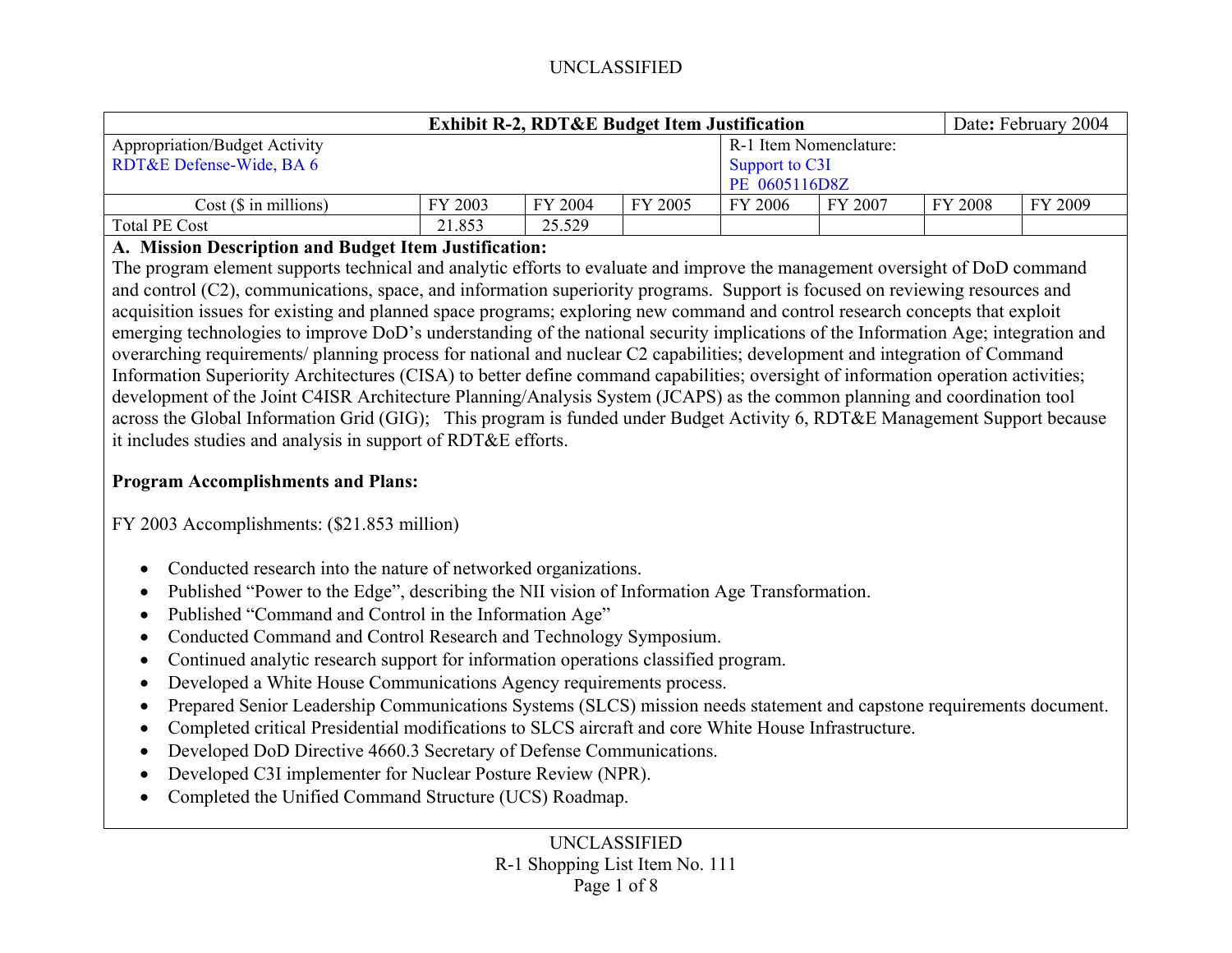#### IT Database

- $\bullet$ Reprogrammed all objects from ASP to secure JSP and to meet other enclave security requirements.
- $\bullet$  Developed, Tested, and Implemented Database Collection of Capital Investment Reports to meet Congressional and OMB requirements.
- •Implemented Extensible Markup Language (XML) data exchange with OMB. Expanded electronic interfaces to all Services.
- •Implemented Air Force Extension of system.

# GWOT - CIP

- Identified Combatant Commander critical functional capabilities necessary to support Global Strike mission OPLAN deployment phase.
- •Identified commercial infrastructure support to Combatant Commander warfighters.
- •Assisted Combatant Commander in identifying and developing Consequence Management initiatives.

# GWOT – DERIS

• Established a Homeland Security architecture that improved the timely, integrated and coordinated access to information. The architecture initiatives addressed Border Security, Emergency Response, Weapons of Mass Destruction, and Intelligence Warning.

# Pacific Disaster Center

- Completed the architectural design of a distributed information and decision support system for disaster management and humanitarian support. This included a detailed gap analysis for research and development opportunities and a data requirements study.
- Developed a prototype system for transition to the U.S. Southern Command, including a comprehensive training package, for use in the Caribbean Region, and initiated discussions and agreements for incrementally implementing such in the Asia Pacific Region.
- Completed several assessments for the Insular States of the Pacific Region. The *"Natural Hazards Risk and Vulnerability Assessment"* prepared for the Government of American Samoa is being used to create policies for future development on the Island. A tsunami inundation assessment and report was completed for Efate Island, Vanuatu and is being used to help that developing nation protect its citizens. The methodologies used in these efforts were briefed to the Prime Minister of Fiji who expressed keen interest in having similar products developed for his country.
- Continued to support the US Pacific and Southern Commands in exercises dealing with humanitarian relief. Supported other federal, local, and regional organizations in homeland security, disaster management, and human health (disease vector)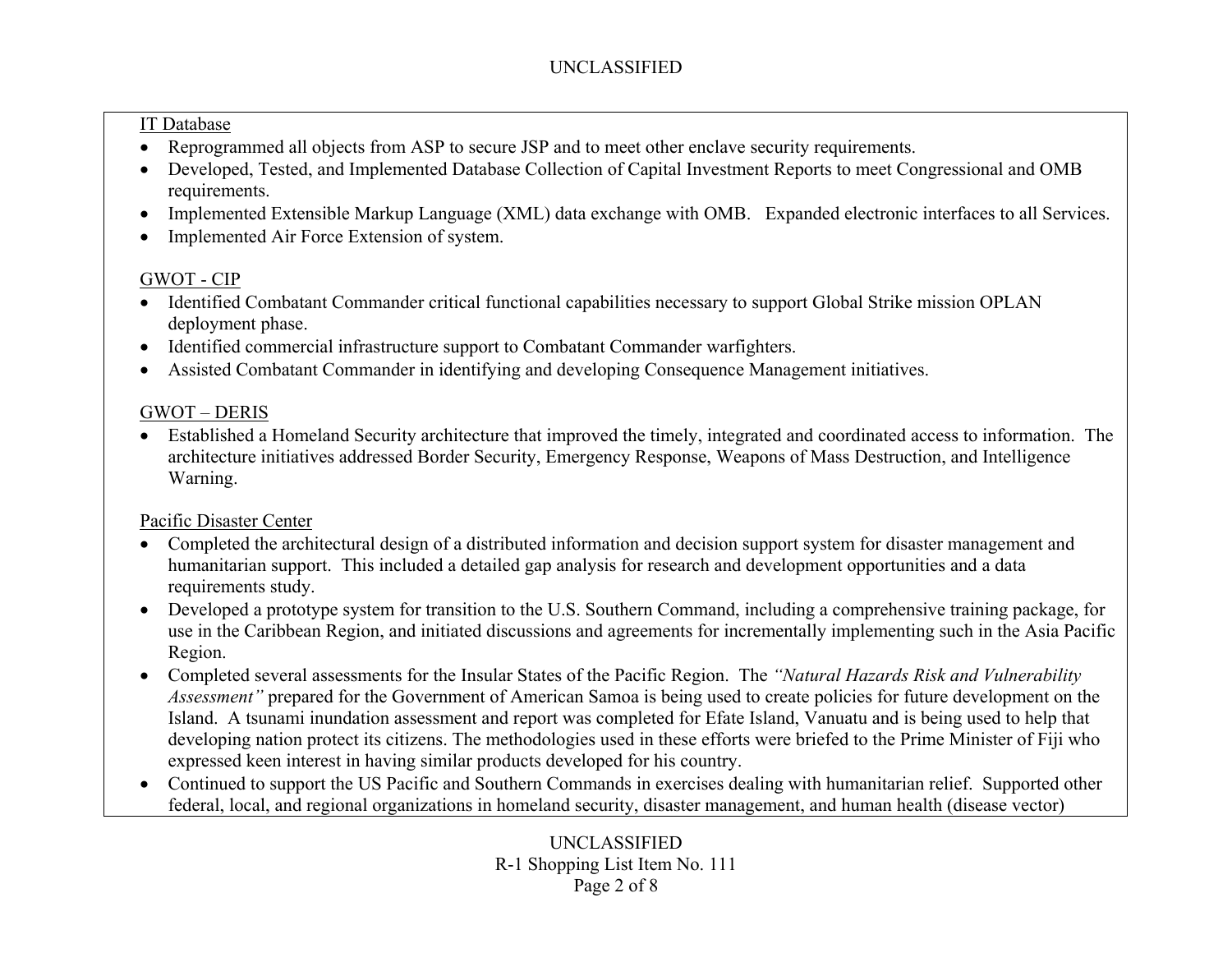related exercises and activities.

• Organized and conducted several high-level workshops in support of State of Hawaii and Federal Agencies involved in Homeland Security and Homeland Defense focused on the data and information needs of the decision-maker. Led several interagency working groups designing and implementing national conferences in support of Homeland Security and Homeland Defense.

## CISA

- Completed Global Information Grid (GIG) Architecture Version 2.0 (an objective architecture that describes strategic, operational, and tactical operations in a future, Net-Centric environment).
- Completed Net Centric Operations and Warfare (NCOW) Reference Model (RM) v0.9 (initial draft version that describes Net-Centricity at the DoD enterprise level).
- •Expanded NORTHCOM Homeland Security/Homeland Defense Architecture.
- •Initiated the integration of the Federal Enterprise Architecture (FEA) into the GIG.
- •Initiated modeling and simulation of architectures for acquisition, requirements, and PPBS.
- •Completed the Joint Force Provider architecture.
- $\bullet$ Completed integration of CENTCOM coalition architecture into the GIG.
- •Developed an overarching DoD architecture configuration management program.
- $\bullet$ Established two Enterprise Software Initiatives (ESI) for COTS architecture tool to reduce resources.
- $\bullet$  Developed and implemented an enforceable enterprise-level architecture (EA) that supports portfolio management for the Defense Transportation System (DTS) at USTRANSCOM.
- Completed the integration of Operational, Systems and Technical Views for each of the 22 separate OPLAN 5027 architectures into a comprehensive Integrated Operational Architecture.
- $\bullet$ Initiated development of a CFC/USFK C4I Integrated Objective Architecture to include coalition partners.
- •Developed a USFK Logistics operational architecture.
- •Supported the development of a USFK C4ISR Master Plan for future theater intelligence requirements.
- •Developed the USCENTCOM CENTRIXS operational architecture.
- • Initiated the Joint National Training Capability (JNTC) architecture supporting requirements, budgeting, and M&S that supports all Unified Commands and Services.
- Completed development of the USSTRATCOM Intelligence, Surveillance, and Reconnaissance Architecture-Operational View (ISR-OV).
- $\bullet$ Initiated integration of NCOW RM and NCES in the USSTRATCOM ISR-OV.
- $\bullet$ Completed USEUCOM-wide expansion of the Electronic Tactics, Techniques, and Procedures (ETTP) for Joint Task Force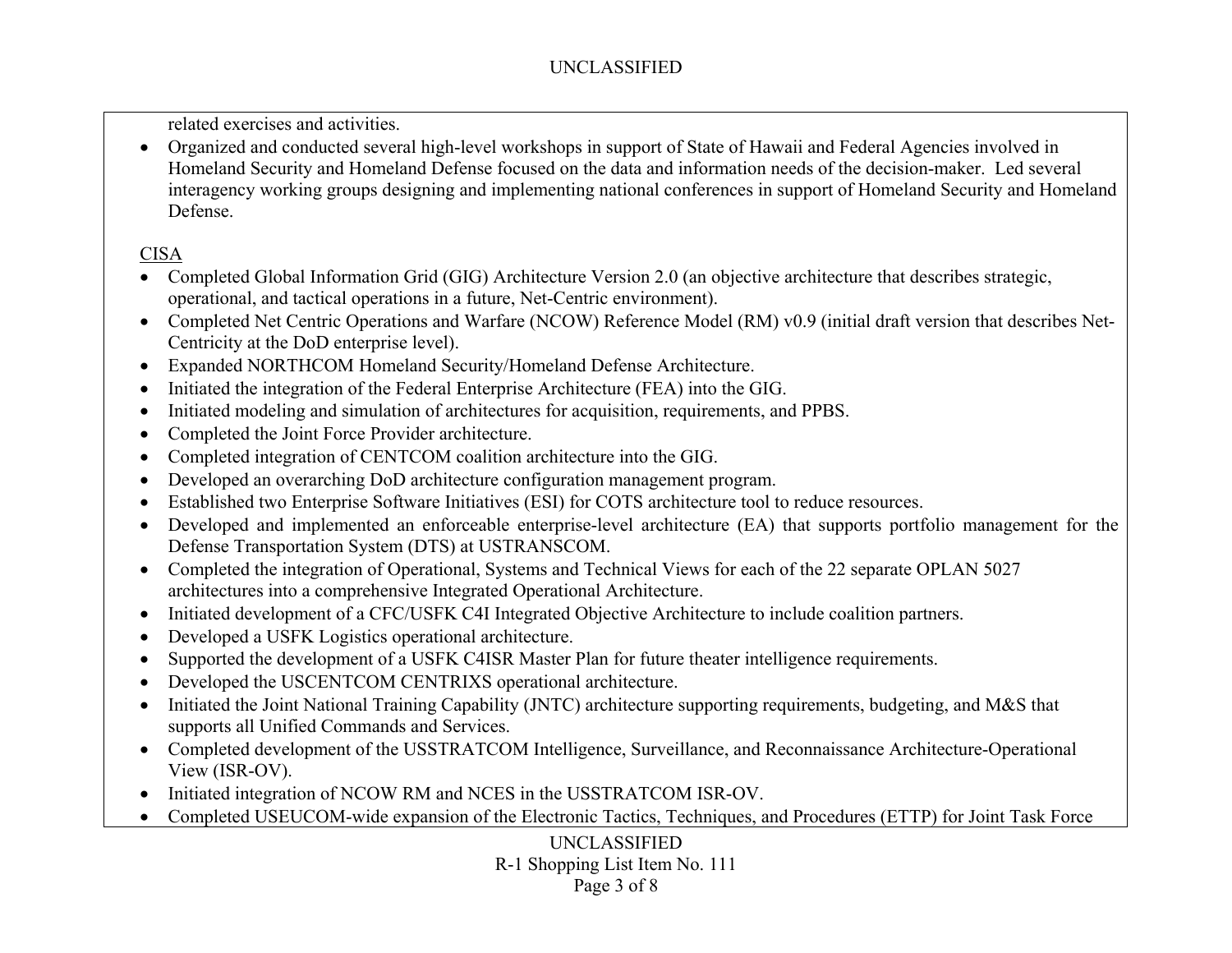(JTF) and Combined JTF (CJTF) operations that provides web-based JTF/CJTF operational guidance.

• Initiated the Command Enterprise Communications Architecture (CECA) documenting USEUCOM's end-to-end C2 information flow. The CECA embraces several DoDAF compliant tools for data manipulation and modeling.

## JCAPS

- $\bullet$  Successfully demonstrated the feasibility of using CADM XML to provide an interface between COTS Architecture tools and the DOD Architecture Repository System.
- •Determined new database requirements for architecture based on DoD Architecture Framework.
- •Completed SIPRNET Accreditation for the DARS.
- •Implemented new capability as defined in DoD Architecture Framework.
- •Modified data schema to reflect new requirements in CADM.
- •Completed graphical capability for preparing architecture products.

FY 2004 Plans: (\$25.529million)

- Continue efforts to research the nature of networked organizations and the implications for command and control, military operations, and organizations.
- Continue to work with the DoD community and international partners to improve the understanding of Information Age command and control related concepts, technologies, and experiments.
- $\bullet$ Conduct workshops to explore command and control related issues.
- •Continue publications and outreach programs.
- Initiate development and program management of a classified intelligence resource management system which supports the policy and oversight responsibility of the USD (I).
- •Continue to enhance functionality of the Information Technology Management application.
- •Support classified information operations program.
- Develop Unified Command Structure (UCS) Policy, Architecture and Organizational Framework Report (POAF) for DepSecDef.
- •Develop Unified Command Structure (UCS) implementation plan for DepSecDef.
- •Develop Unified Command Structure (UCS) Operational Concept.
- •Develop ASD(NII) Continuity of Operations Plan (COOP) Integrated Network Capabilities Report.
- •Develop ASD(NII) Business Resumption Plan.
- Develop C2 Policy Roadmap and C2 Policy in our ASD(NII) role as PSA for DoD-Wide C2.

UNCLASSIFIED R-1 Shopping List Item No. 111 Page 4 of 8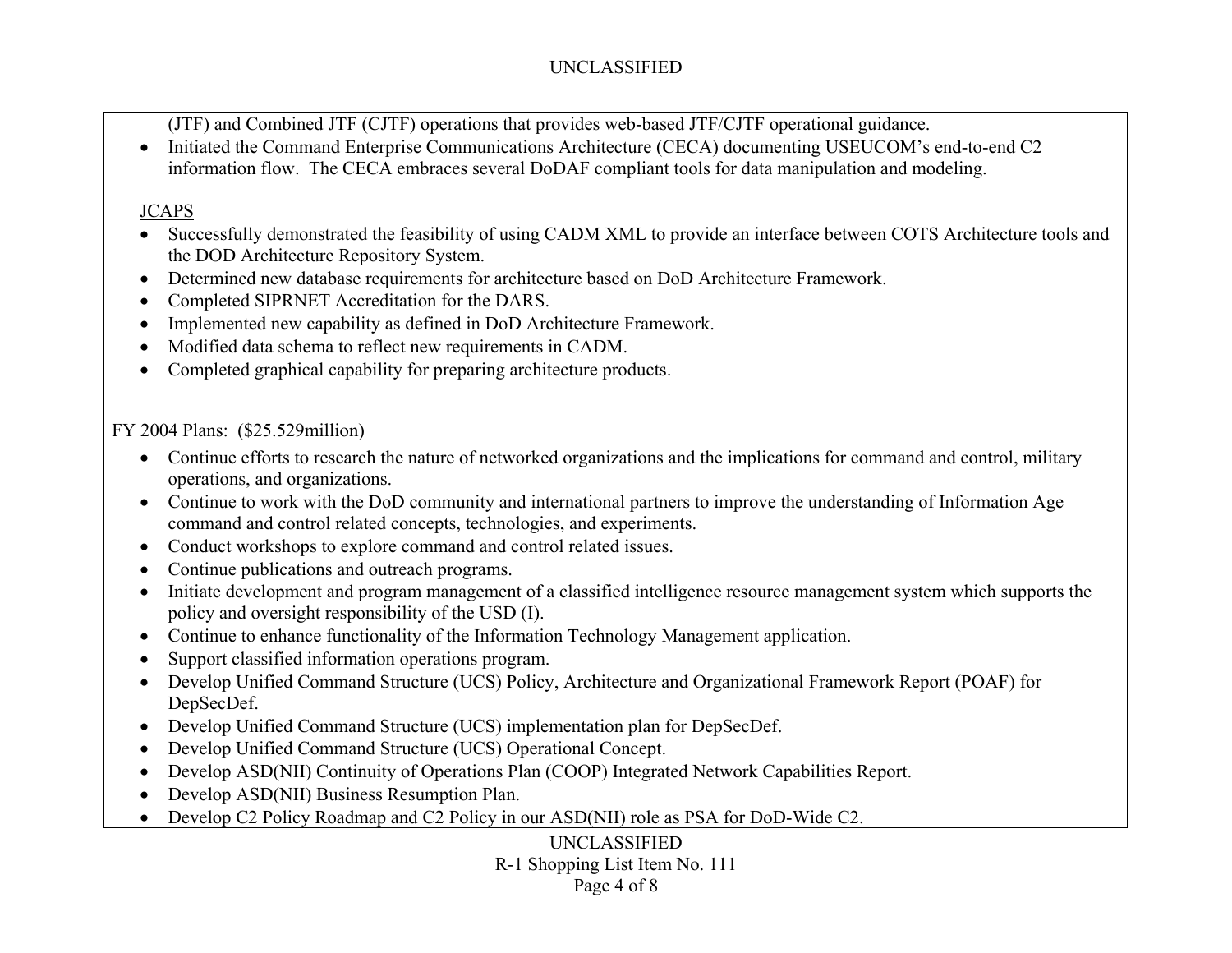- $\bullet$  Includes analytical research support for DoD National C2 policy issues including investigation and development of C2 policy for Information Operations (IO), Information Superiority (IS) Programs, Missile Defense C2, and Offensive Defensive Integration.
- Continue White House and Senior Leaders requirements planning and modernization strategies including network centric operations and integration into the GIG architecture.

### CISA

- Complete Net-Centric Operations and Warfare Reference Model Version 1.0 (initial approved version that describes Net-Centricity at the DoD enterprise level).
- $\bullet$ Complete initial Net-Centric architecture integration training and development to Unified Commands.
- $\bullet$  Initiate GIG 3.0 Enterprise Architecture (develop a GIG Architecture that serves as a complete DoD enterprise architecture and supports integration of all other DoD IT architecture).
- Continue to integrate the NCOW RM into the Federal Enterprise Architecture (FEA) under the GIG.
- •Initiate development of a NCOW RM Compliance Analysis program under the GIG.
- •Expand DoD Homeland Defense architecture interfaces to other Federal, State, and Local emergency centers.
- •Continue to implement the GIG architectures at the Unified Commands by incorporating net centric capabilities and artifacts.
- •Expand Counterterrorism architectures to appropriate Unified Commands and other components.
- •Expand coalition architectures at the Commands; integrate coalition access for coalition users.
- •Initiate Net-Centric capabilities and artifacts in coalition architectures at the commands.
- •Develop a new version of CADM that will eliminate unnecessary entities (CADM Streamline).
- •Develop an NCES transition plan for all Combatant Commands.
- • The Command Enterprise Communications Architecture (CECA) program moved into an advanced phase documenting USEUCOM's end-to-end C2 information flow.
- Increase CECA's role in USEUCOM's transformation efforts, and use to model the effects of Command transformation scenarios to senior decision makers.

## JCAPS

- $\bullet$ Integrate new architecture data requirements into design.
- •Integrate remaining Architecture Framework products into graphical requirements.
- • Expand O-O Architecture development within the Framework, CADM, and Tool Kit along with training programs to implement O-O use in architecture development.
- $\bullet$ Implement distance learning capabilities and integrate into the training program; implement DoD wide training course for

UNCLASSIFIED R-1 Shopping List Item No. 111 Page 5 of 8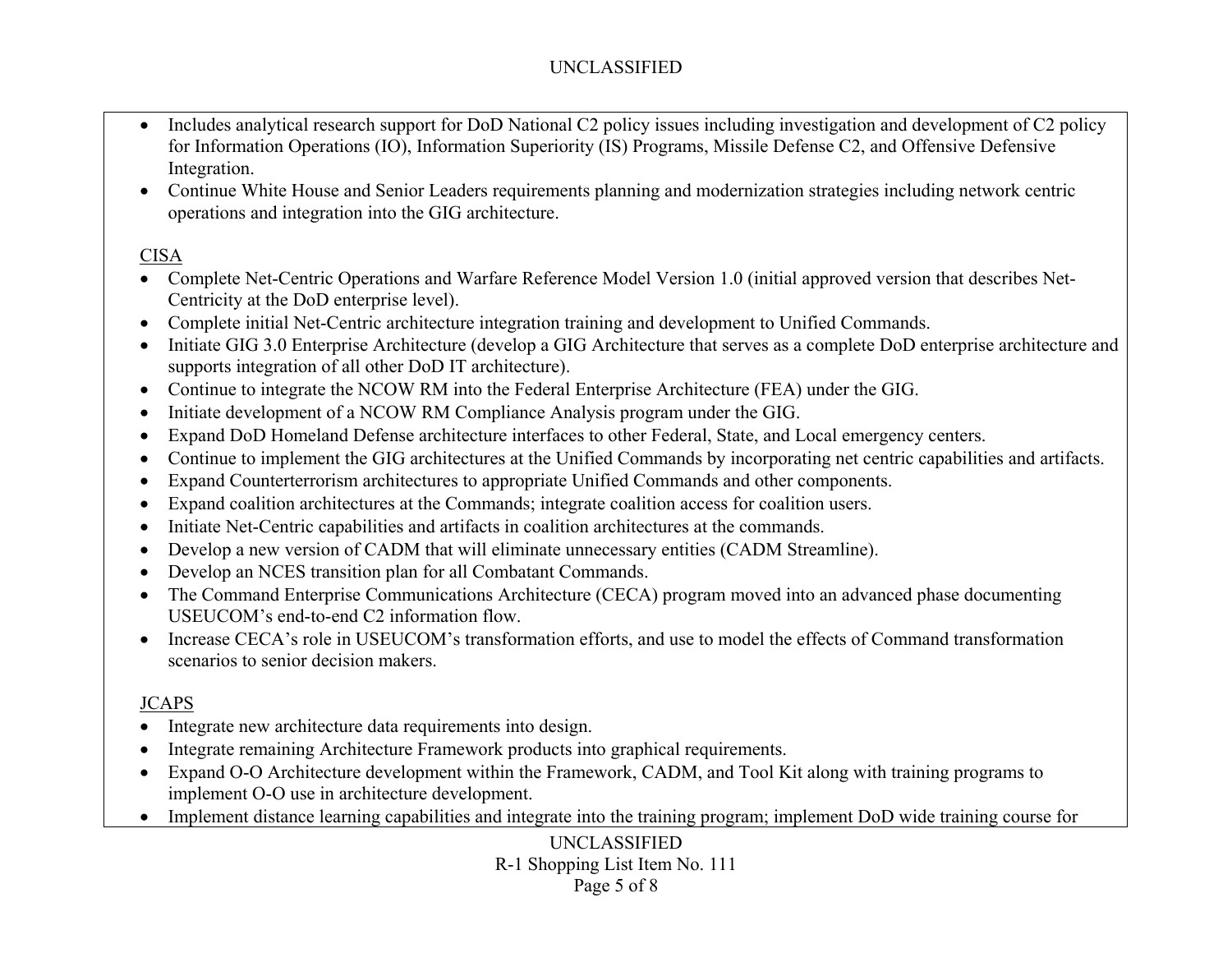repository use.

• Implement NIPRNET version with security guards and permissions.

IT Rapid Acquisition Incentives

- A Net Centric pilot application process was designed and implemented and Executive Agent support received from the Department of Navy.
- Selection and evaluation criteria were designed and applied against candidate pilots. Structured templates and guidelines are provided to assist each pilot with developing a Project Charter, Project Plan, and Project Spend Plan.
- The RAI-NC pilot program process and selected pilots are available from the DoD CIO home page (http://www.dod.mil/nii). The site provides information about the program, approved pilots, OSD and EA oversight, program milestones, program documents and project templates, and links to DoD and government sources to assist users in researching, understanding and executing the objectives of net centric transformation goals.
- The first DoD-wide data call for pilot candidates resulted in120 submitted projects with representation from all Military Services, DoD Agencies, all DoD Domains including technical infrastructure. The DoD CIO office was provided a list of 12 recommended pilot projects for final approval.
- $\bullet$  Four pilots supporting the Military Departments and AT&L were selected and funds provided by DoD CIO:
	- o Virtual Mission Operations Center The pilot will deploy a web based global, enterprise-level interface allowing the warfighter access to satellite information if available, or provide the ability to directly request information from a satellite. It will provide an IP based satellite C2 system that provides survivability and rapid reallocation and prioritization of C2 bandwidth configuration in response to operational changes.
	- o Implementation of WEBLOG Technology to Accelerate Test/Eval Programs This pilot will develop a secure community of interest to exchange proprietary technology data. It will apply multi-role security to permit free communication of proprietary technologies among industry partners on the same team and to accelerate DoD use of cutting edge technology..
	- o Enterprise Spend Analysis Pilot - To develop and deploy a web based global, enterprise-level business intelligence tool for integrating procurement contract, acquisition and financial data across the DoD Acquisition Community. Using a common data model and a service oriented architecture and an improved business decision making processes the pilot will provide data with differing characteristics from multiple systems and locations into a common enterprise understanding.
	- oStandard Access Functions for Common Access Card (CAC) - The pilot will develop a standard set of CAC enterprise basic services that include calls to encryption, authentication, and digital signature. Additional functionality will be based on a user survey. It will accelerate new security capabilities for DoD applications using the CAC by enabling the secure ID, encryption and signature features of the CAC and DoD PKI.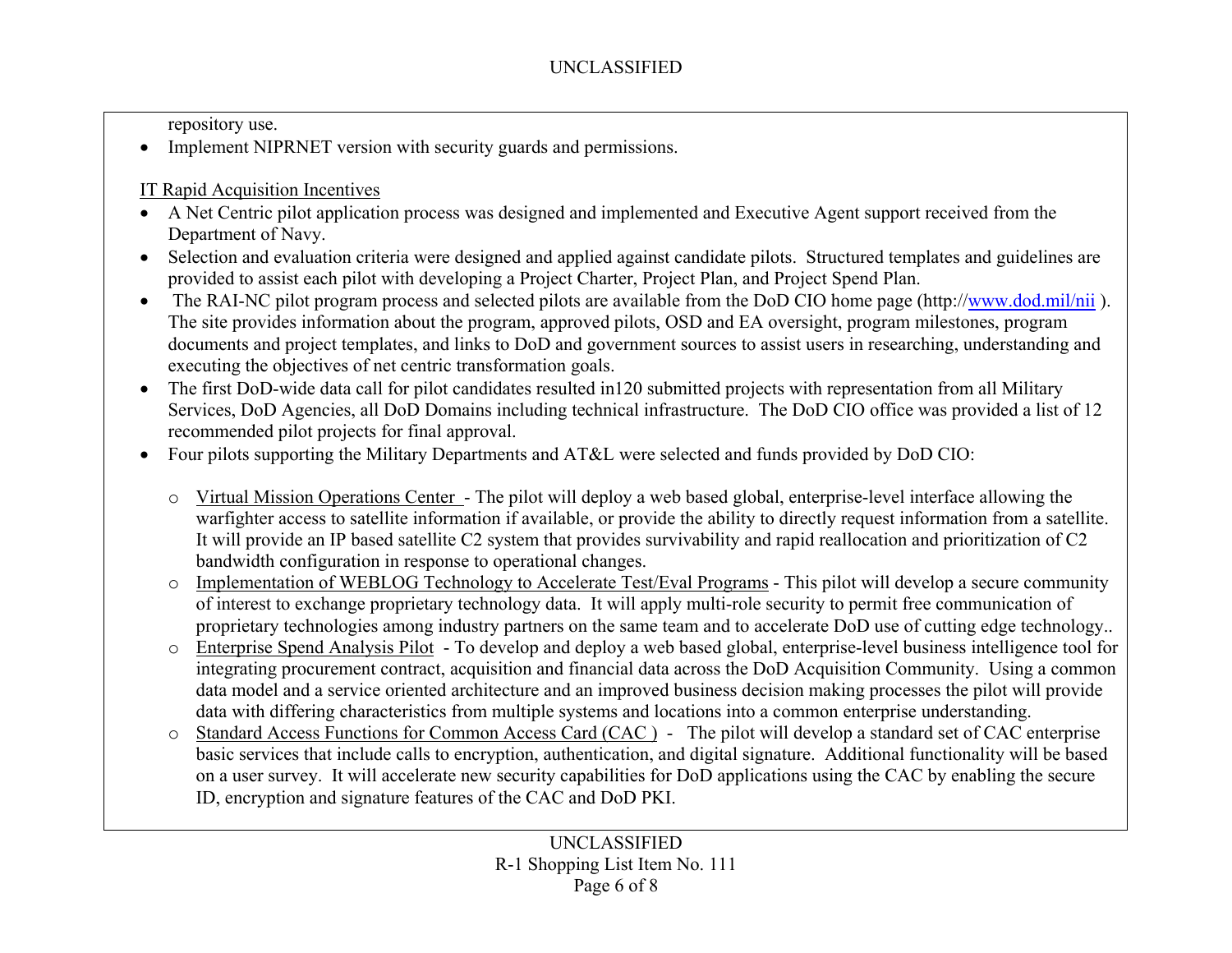- The results of each pilot project will be documented in the Opportunity Analysis (OA). The OA includes metrics data to calculate Return on Investment, qualitative results to show values in a balanced scorecard format, lessons learned from the pilot, a business case analysis as represented by the OA document template, an implementation plan as part of the OA, and post-pilot actions. The Domain owners then review pilots with successful business cases to develop functional deployment plans.
	- •Each of the four pilots will execute project plans under EA oversight and CIO review.
	- •An estimated 200 candidate pilots for FY05 RDT&E funds will be nominated and evaluated against formal selection criteria.
	- •Selection of 20 pilot proposals for funding in FY2005.
	- •Measure FY 2004 pilots against established metrics

#### Pacific Disaster Center

- Expand the concept, architectural development, and implementation of a distributed information network in the PACOM and SOUTHCOM AORs.
- Work with major funding entities (World Bank, Asian Development Bank, etc.) to develop natural hazard mitigation strategies and enabling policies in he development plans of emerging nations. Participate with foreign planning organizations in policy development and risk assessment.
- Continue to expand the PDC presence in the Asia-Pacific Region capitalizing on existing efforts being undertaken by the East-West Center, US State Department and other international entities concerned with the rising cost, both in human lives and property, of natural and manmade disasters.
- Continue to support the US Military Commands, State and Federal Agencies, and regional organizations with unique products critical to decision makers in managing risk posed by, and emergencies caused by, nature and/or mankind.

## **FY 2005 Plans: N/A**

B. **Program Change Summary:** (Show total funding, schedule, and technical changes for the program element that have occurred since the previous President's Budget Submission)

|                                                  | FY 2003 | FY 2004 | FY 2005   |
|--------------------------------------------------|---------|---------|-----------|
| Previous President's Budget                      | 21.874  | 24.638  | 35.614    |
| <b>Current BES</b>                               | 21.853  | 25.529  |           |
| <b>Total Adjustments</b>                         | $-.021$ | .891    | $-35.614$ |
| Congressional program reductions                 |         |         |           |
| Congressional rescissions, Inflation Adjustments | $-.021$ | $-.218$ |           |
| Congressional increases                          | 6.000   | 8.800   |           |

### UNCLASSIFIED R-1 Shopping List Item No. 111 Page 7 of 8